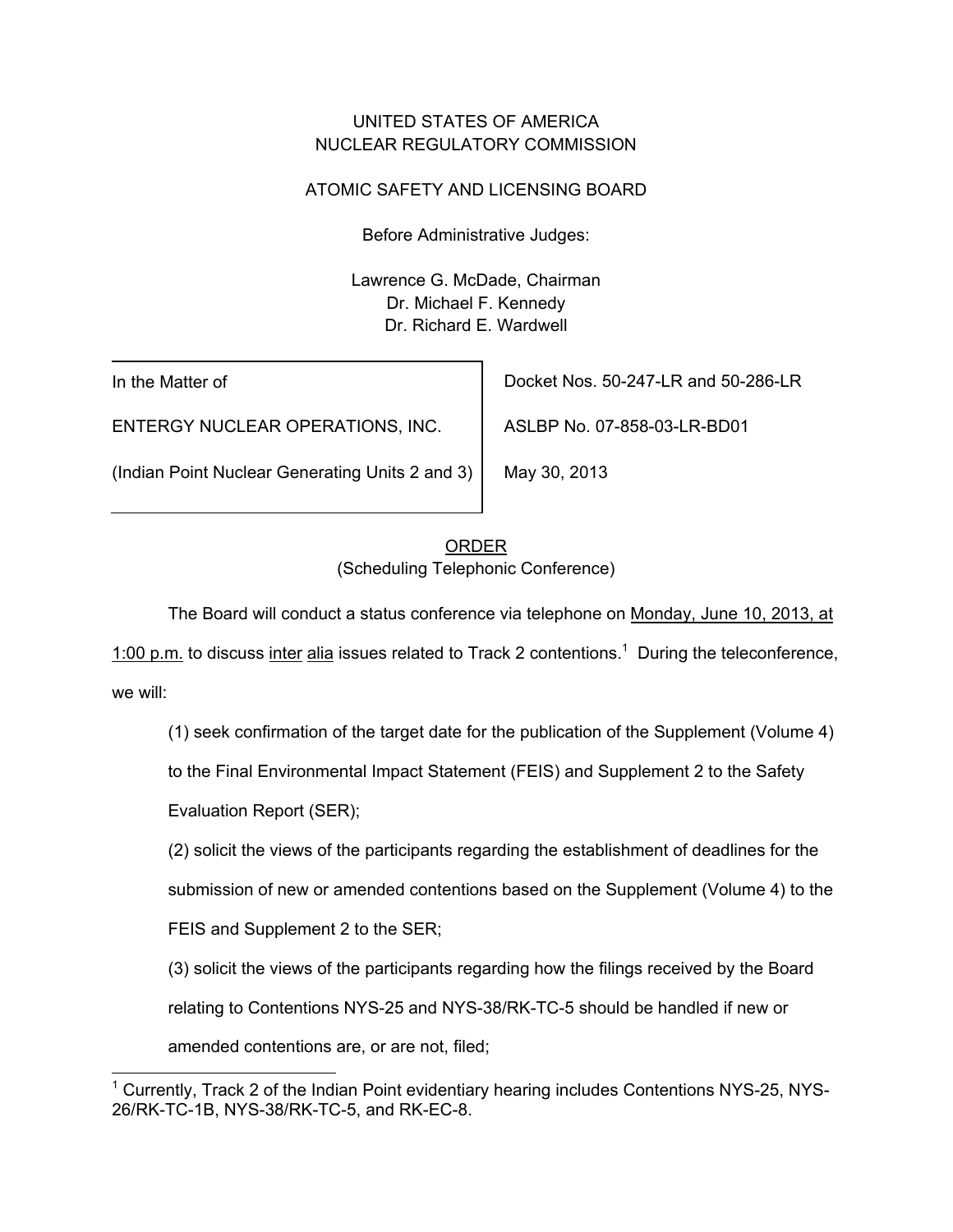(4) solicit the views of the participants related to the Coastal Zone Management Act issues;

(5) solicit the views of the participants regarding the effect on Contentions NYS-16B and NYS-35/36 of Entergy's May 7, 2013 letter<sup>2</sup> notifying the Board of Entergy's submittal to the Nuclear Regulatory Commission Staff of the results of completed engineering project costs estimates for implementing Severe Accident Mitigation Alternatives;

(6) solicit the views of the participants regarding any procedures or scheduling

modifications that will promote the fair and expeditious resolution of this proceeding.

The telephone number and passcode to join the teleconference for nonspeaking participants are as follows:

Telephone number: 1-800-619-3537

Passcode: 9108183#

The telephone number and passcode to join the teleconference for speaking parties can be obtained by contacting Carter Thurman, the Board's Judicial Law Clerk, at 301-415-6622 or carter.thurman@nrc.gov, no later than noon on June 7, 2013.

Lastly, the Board requests that each participant notify the Board by Monday, June 3 at 5:00 p.m., with any additional issues that should be addressed during the upcoming status conference.

### FOR THE ATOMIC SAFETY AND LICENSING BOARD

### */RA/*

Lawrence G. McDade, Chairman ADMINISTRATIVE JUDGE

\_\_\_\_\_\_\_\_\_\_\_\_\_\_\_\_\_\_\_\_\_\_\_\_\_\_\_

Rockville, Maryland May 30, 2013

-

 $2$  See Letter from Counsel for Entergy Nuclear Operations, Inc., to Lawrence G. McDade, Chairman, Dr. Michael F. Kennedy, and Dr. Richard Wardwell, Atomic Safety and Licensing Board (May 7, 2013).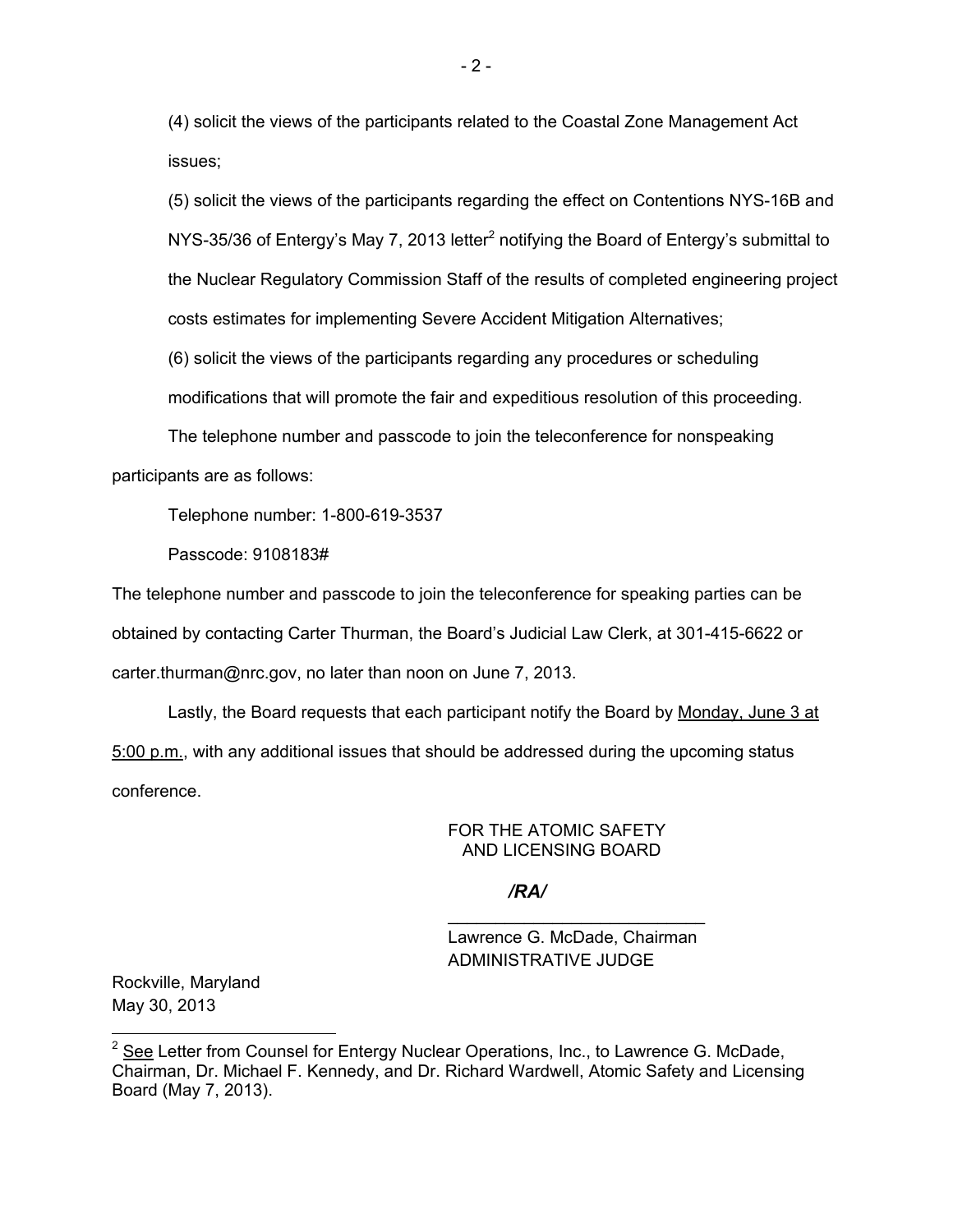#### UNITED STATES OF AMERICA NUCLEAR REGULATORY COMMISSION

In the Matter of (1)

 ) Docket Nos. 50-247-LR ) and 50-286-LR

(Indian Point Nuclear Generating, Units  $2$  and  $3)$ 

 $)$ 

## CERTIFICATE OF SERVICE

I hereby certify that copies of the foregoing **ORDER (Scheduling Telephonic Conference)** have been served upon the following persons by Electronic Information Exchange.

U.S. Nuclear Regulatory Commission Office of Commission Appellate Adjudication Mail Stop O-7H4M Washington, DC 20555-0001 ocaamail@nrc.gov

U.S. Nuclear Regulatory Commission Office of the Secretary of the Commission Mail Stop O-16C1 Washington, DC 20555-0001 hearingdocket@nrc.gov

U.S. Nuclear Regulatory Commission Atomic Safety and Licensing Board Panel Mail Stop T-3F23 Washington, DC 20555-0001

Lawrence G. McDade, Chair Administrative Judge lawrence.mcdade@nrc.gov

Richard E. Wardwell Administrative Judge richard.wardwell@nrc.gov

Michael F. Kennedy Administrative Judge michael.kennedy@nrc.gov

Shelbie Lewman, Law Clerk James Maltese, Law Clerk Carter Thurman, Law Clerk shelbie.lewman@nrc.gov james.maltese@nrc.gov carter.thurman@nrc.gov

Edward L. Williamson, Esq. Beth N. Mizuno, Esq. David E. Roth, Esq. Sherwin E. Turk, Esq. Brian Harris, Esq. Mary B. Spencer, Esq. Anita Ghosh, Esq. John Tibbetts, Paralegal U.S. Nuclear Regulatory Commission Office of the General Counsel Mail Stop O-15D21 Washington, DC 20555-0001 sherwin.turk@nrc.gov; edward.williamson@nrc.gov beth.mizuno@nrc.gov; brian.harris.@nrc.gov david.roth@nrc.gov; mary.spencer@nrc.gov anita.ghosh@nrc.gov; john.tibbetts@nrc.gov

OGC Mail Center OGCMailCenter@nrc.gov

William C. Dennis, Esq. Assistant General Counsel Entergy Nuclear Operations, Inc. 440 Hamilton Avenue White Plains, NY 10601 wdennis@entergy.com

William B. Glew, Jr. Organization: Entergy 440 Hamilton Avenue, White Plains, NY 10601 wglew@entergy.com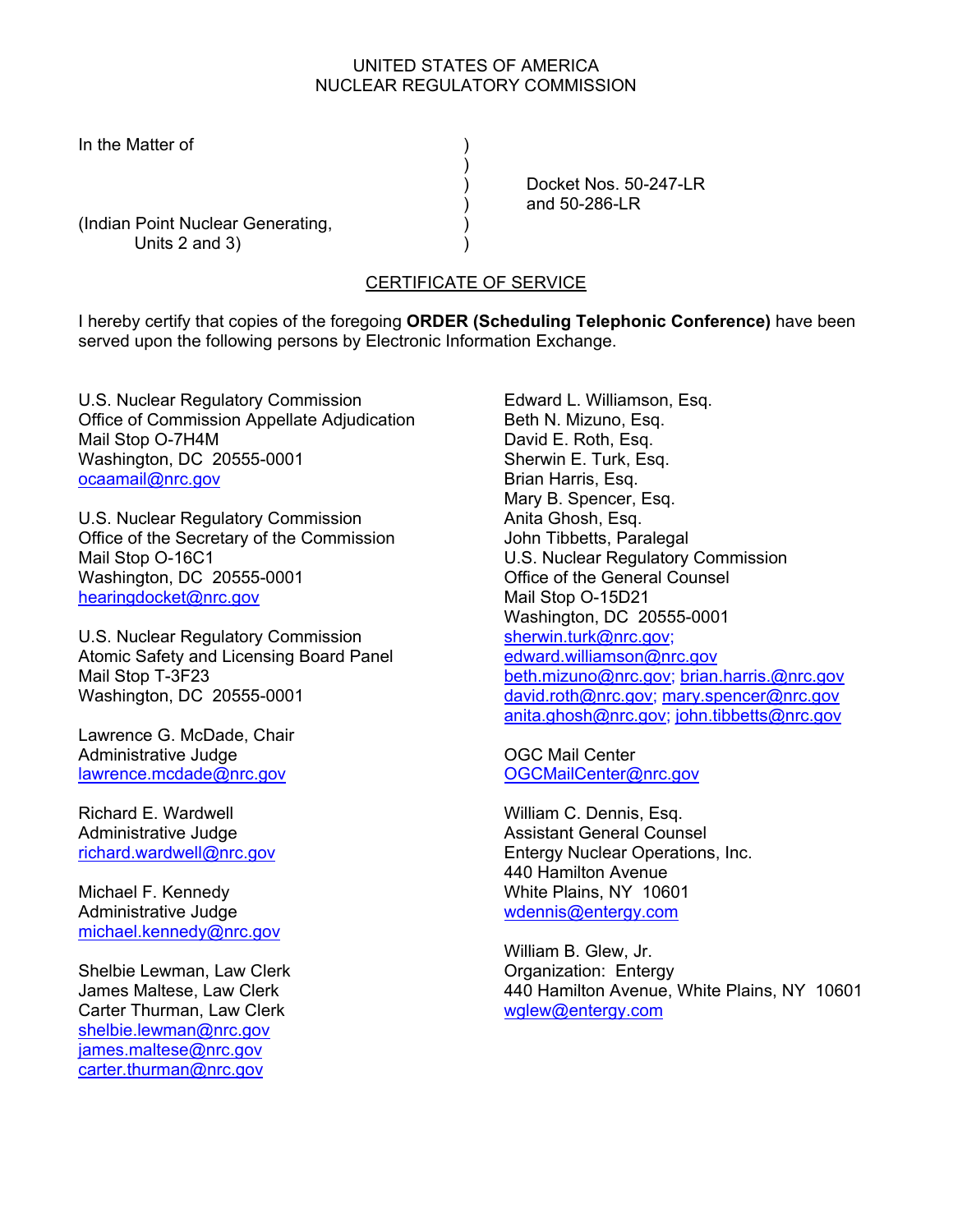#### Docket Nos. 50-247-LR and 50-286-LR **ORDER (Scheduling Telephonic Conference)**

Elise N. Zoli, Esq. Goodwin Proctor, LLP Exchange Place, 53 State Street Boston, MA 02109 ezoli@goodwinprocter.com

Thomas F. Wood, Esq. Daniel Riesel, Esq. Victoria Shiah Treanor, Esq. Adam Stolorow, Esq. Jwala Gandhi, Paralegal Peng Deng, Paralegal Counsel for Town of Cortlandt Sive, Paget & Riesel, P.C. 460 Park Avenue New York, NY 10022 driesel@sprlaw.com; vtreanor@sprlaw.com astolorow@sprlaw.com; jgandhi@sprlaw.com pdeng@sprlaw.com

Kathryn M. Sutton, Esq. Paul M. Bessette, Esq. Martin J. O'Neill, Esq. Raphael Kuyler, Esq. Jonathan M. Rund, Esq. Lena Michelle Long, Esq. Laura Swett, Esq. Lance Escher, Esq. Mary Freeze, Legal Secretary Antoinette Walker, Legal Secretary Doris Calhoun, Legal Secretary Morgan, Lewis & Bockius, LLP 1111 Pennsylvania Avenue, NW Washington, DC 20004 ksutton@morganlewis.com martin.oneill@morganlewis.com rkuyler@morganlewis.com; jrund@morganlewis.com llong@morganlewis.com; lswett@morganlewis.com lescher@morganlewis.com mfreeze@morganlewis.com awalker@morganlewis.com dcalhoun@morganlewis.com

Phillip Musegaas, Esq. Deborah Brancato, Esq. Ramona Cearley, Secretary Riverkeeper, Inc. 20 Secor Road Ossining, NY 10562 phillip@riverkeeper.org; dbrancato@riverkeeper.org rcearley@riverkeeper.org

Melissa-Jean Rotini, Esq. Assistant County Attorney Office of Robert F. Meehan, Westchester County Attorney 148 Martine Avenue, 6th Floor White Plains, NY 10601 mjr1@westchestergov.com

Clint Carpenter, Esq. Bobby Burchfield, Esq. Matthew Leland, Esq. McDermott, Will and Emergy LLP 600 13th Street, NW Washington, DC 20005 ccarpenter@mwe.com; bburchfield@mwe.com mleland@mwe.com

Matthew W. Swinehart, Esq. Covington & Burling LLP 1201 Pennsylvania Avenue, NW Washington, DC 20004 mswinehart@cov.com

Edward F. McTiernan, Esq. New York State Department of Environmental Conservation Office of General Counsel 625 Broadway  $14^{\text{th}}$  Floor Albany, NY 12233-1500 efmctier@gw.dec.state.ny.us